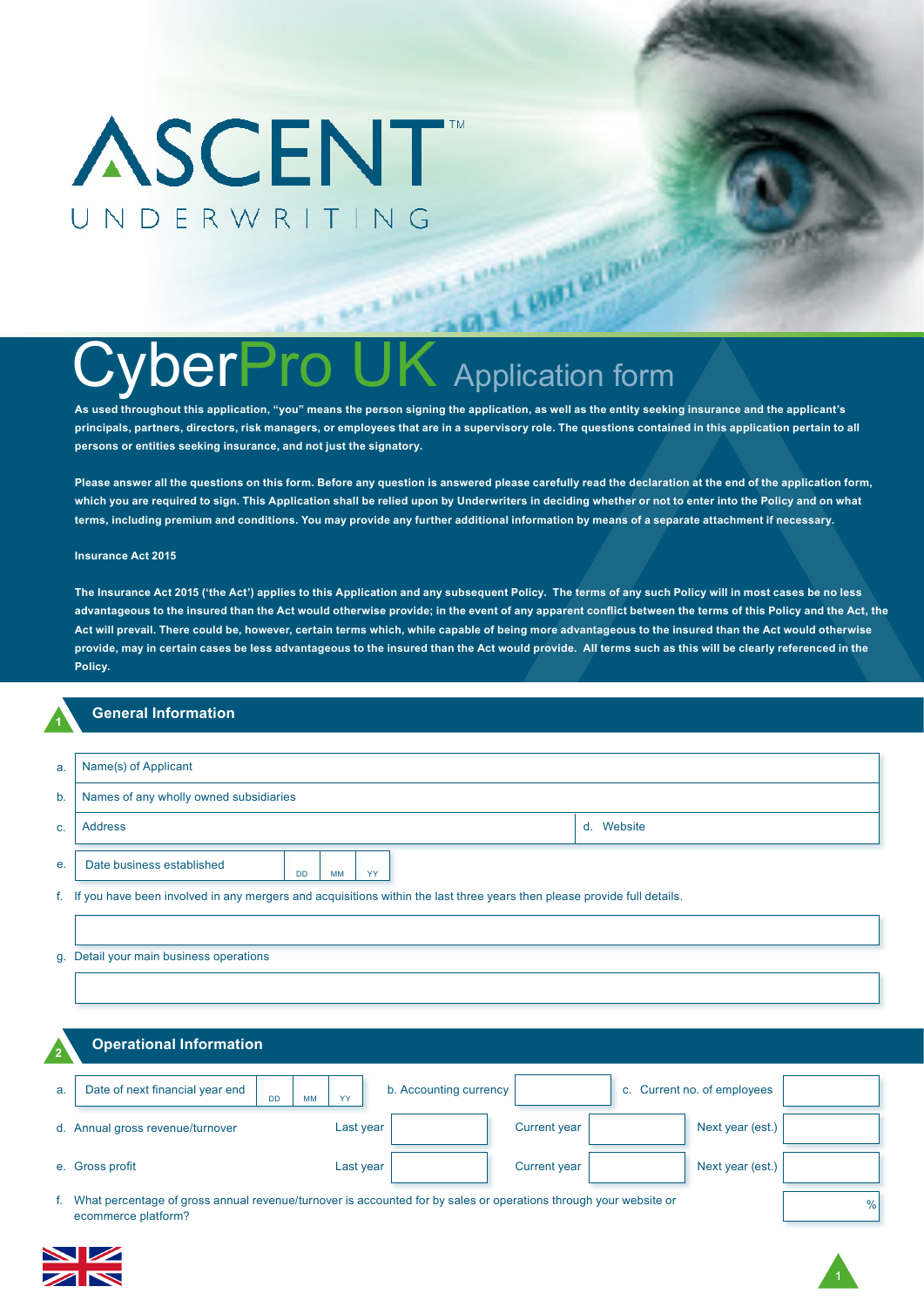## CyberPro UK Application

|  | <b>Section 2 Continued</b> |  |
|--|----------------------------|--|
|--|----------------------------|--|

|    | g. What is the percentage of annual transactions undertaken by payment card?                                                                                                                                                     | %             |
|----|----------------------------------------------------------------------------------------------------------------------------------------------------------------------------------------------------------------------------------|---------------|
|    | h. Percentage of last year's annual revenue generated from the following jurisdictions:                                                                                                                                          |               |
|    | 1. US                                                                                                                                                                                                                            | $\%$          |
|    | 2. Canada                                                                                                                                                                                                                        | $\frac{0}{0}$ |
|    | 3. UK                                                                                                                                                                                                                            | $\frac{0}{0}$ |
|    | 4. Europe                                                                                                                                                                                                                        | $\frac{0}{0}$ |
|    | 5. Clients anywhere else in the world                                                                                                                                                                                            | $\frac{0}{0}$ |
|    | i. How many PII's are retained within your computer network, databases and records?<br>(PII is defined as a personally identifiable record on an individual that can be used to identify, contact or locate a single individual) |               |
| Ŀ. | Identify the type of PII retained on your network                                                                                                                                                                                |               |
|    | 1. Payment card data<br>2. Healthcare data<br>3. Other PII<br><b>No</b><br>Yes<br><b>No</b><br>Yes<br>Yes                                                                                                                        | <b>No</b>     |
|    | If you have answered 'Yes' to j3. please provide details of the nature of this PII.                                                                                                                                              |               |
|    |                                                                                                                                                                                                                                  |               |

#### a. Percentage of gross annual revenue by services performed in the last financial year:

**<sup>3</sup> Technology Activities / Professional Services**

| <b>Hardware</b><br><b>Sales</b><br>Installation<br>Design<br><b>Software</b><br>Off the shelf product sales<br>Software installation and configuration<br>Development of bespoke software products<br>Maintenance<br><b>Services</b><br><b>Project Management</b><br>Consultancy<br><b>Facilities Management</b><br>Data Management<br>Web design<br><b>Other work</b><br>(please provide details) |  |               |
|----------------------------------------------------------------------------------------------------------------------------------------------------------------------------------------------------------------------------------------------------------------------------------------------------------------------------------------------------------------------------------------------------|--|---------------|
|                                                                                                                                                                                                                                                                                                                                                                                                    |  | $\frac{0}{0}$ |
|                                                                                                                                                                                                                                                                                                                                                                                                    |  | $\frac{0}{0}$ |
|                                                                                                                                                                                                                                                                                                                                                                                                    |  | $\frac{0}{0}$ |
|                                                                                                                                                                                                                                                                                                                                                                                                    |  |               |
|                                                                                                                                                                                                                                                                                                                                                                                                    |  | $\frac{0}{0}$ |
|                                                                                                                                                                                                                                                                                                                                                                                                    |  | $\frac{0}{0}$ |
|                                                                                                                                                                                                                                                                                                                                                                                                    |  | $\frac{0}{0}$ |
|                                                                                                                                                                                                                                                                                                                                                                                                    |  | $\frac{0}{0}$ |
|                                                                                                                                                                                                                                                                                                                                                                                                    |  |               |
|                                                                                                                                                                                                                                                                                                                                                                                                    |  | $\frac{0}{0}$ |
|                                                                                                                                                                                                                                                                                                                                                                                                    |  | $\frac{0}{0}$ |
|                                                                                                                                                                                                                                                                                                                                                                                                    |  | $\frac{0}{0}$ |
|                                                                                                                                                                                                                                                                                                                                                                                                    |  | $\frac{0}{0}$ |
|                                                                                                                                                                                                                                                                                                                                                                                                    |  | $\frac{0}{0}$ |
|                                                                                                                                                                                                                                                                                                                                                                                                    |  |               |
|                                                                                                                                                                                                                                                                                                                                                                                                    |  | $\frac{0}{0}$ |
|                                                                                                                                                                                                                                                                                                                                                                                                    |  | $\frac{0}{0}$ |
|                                                                                                                                                                                                                                                                                                                                                                                                    |  |               |

Total must add up to 100%

PLEASE ONLY COMPLETE THIS SECTION IF APPLYING FOR ERRORS AND OMISSIONS COVERAGE OTHERWISE GO STRAIGHT TO SECTION 4

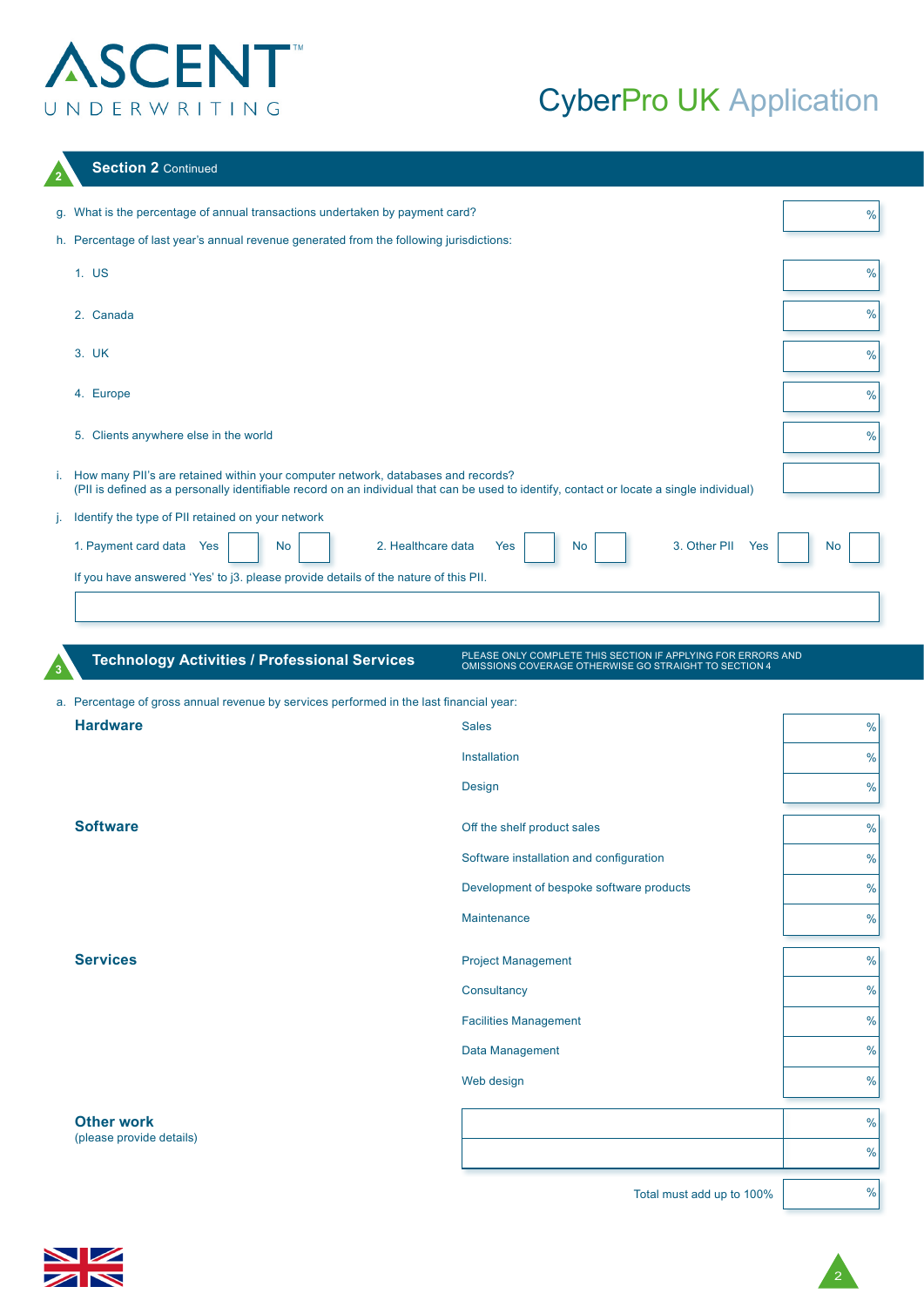

### CyberPro UK Application

### **<sup>3</sup> Section 3** Continued

### b. Detail your three largest contracts which you have undertaken in the last three years:

| <b>Client/Business</b> | <b>Services provided</b> | <b>Contract value</b> | <b>Contract length</b> |
|------------------------|--------------------------|-----------------------|------------------------|
|                        |                          |                       |                        |
|                        |                          |                       |                        |
|                        |                          |                       |                        |

c. If you provide services/products to the following industries please provide full details; military, utility, adult entertainment, gaming, financial trading, aerospace, social media, music or video streaming.

d. If you use outside consultants/contractors, or subcontract work to others then what percentage of last year's gross annual revenue does this represent?

| e. Do you require consultants/contractors to hold errors & omissions coverage?                                                                                     |                                 | Yes | No        | <b>NA</b> |  |
|--------------------------------------------------------------------------------------------------------------------------------------------------------------------|---------------------------------|-----|-----------|-----------|--|
| f. Do you enter into written contracts with all clients?                                                                                                           |                                 | Yes | <b>No</b> |           |  |
| g. Do your written contracts with clients contain the following clauses/provisions:                                                                                |                                 |     |           |           |  |
|                                                                                                                                                                    | <b>Limitations of liability</b> | Yes | <b>No</b> |           |  |
|                                                                                                                                                                    | <b>Disclaimer of warranties</b> | Yes | No        |           |  |
|                                                                                                                                                                    | <b>Arbitration clause</b>       | Yes | No        |           |  |
|                                                                                                                                                                    | Customer acceptance/sign off    | Yes | No        |           |  |
| h. Do you ensure that changes to the original contract are agreed by both parties and documented in<br>writing, which is then incorporated into the main contract? |                                 | Yes | No        |           |  |
| i. Are all contracts reviewed by legal counsel prior to commencing any work?                                                                                       |                                 | Yes | No        |           |  |
| Value of average client contract                                                                                                                                   |                                 |     |           |           |  |
| k. Are variations to contracts reviewed by legal counsel?                                                                                                          |                                 | Yes | <b>No</b> |           |  |
| I. Where you develop software, please confirm that this has been reviewed by legal counsel prior to release                                                        |                                 | Yes | No        | <b>NA</b> |  |
| m. Do you have quality control procedures in force to test all software and products prior to release?                                                             |                                 | Yes | No        |           |  |
| n. Is the failure of any of your products or any of your services likely to result in any of the following outcomes?                                               |                                 | Yes | No        |           |  |
| Damage or destruction to physical property, or bodily injury                                                                                                       |                                 | Yes | No        |           |  |
| Immediate and significant financial loss                                                                                                                           |                                 | Yes | No        |           |  |
| o. If you anticipate any change in the nature or size of your business over the next 12 months please provide full details                                         |                                 |     |           |           |  |



 $\frac{9}{6}$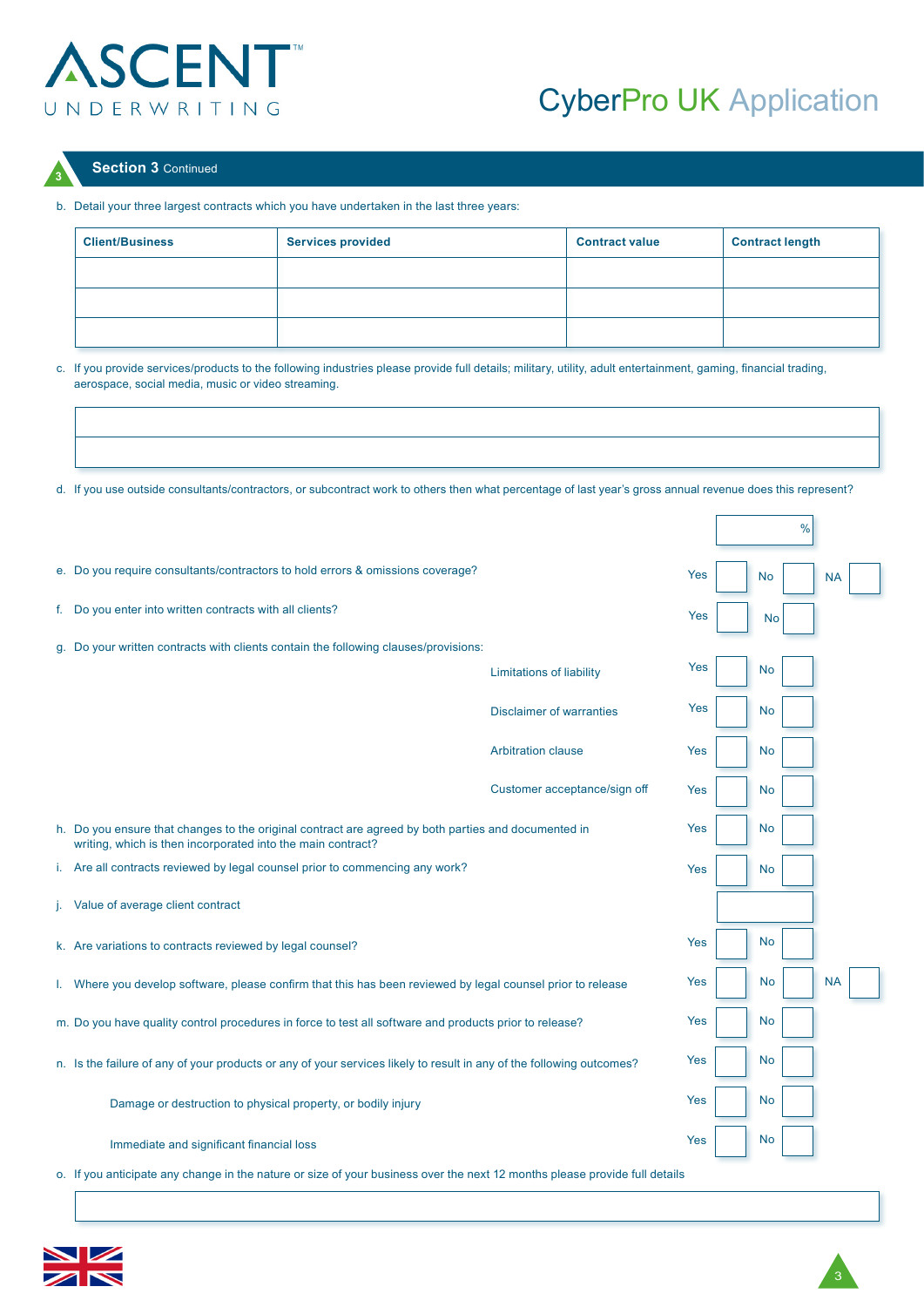### CyberPro UK Application

| <b>Section 3 Continued</b>                                                                                                                                                                                          |
|---------------------------------------------------------------------------------------------------------------------------------------------------------------------------------------------------------------------|
| p. Over the past three years, have any customers refused to pay, requested a refund or invoked contract penalty<br>Yes<br><b>No</b><br>clauses outside the normal course of business? (please provide full details) |
| Yes<br><b>No</b><br>q. Do you have a formal process in place for resolving disputes with clients?                                                                                                                   |
| r. Have you ever instituted adversarial proceedings in order to recover unpaid fees from a client?<br>Yes<br>No                                                                                                     |
| <b>Network Dependency</b>                                                                                                                                                                                           |
| a. Usual daily hours of operation                                                                                                                                                                                   |
| b. Indicate time after which the inability for staff to access your internal computer network and systems would have a significant impact<br>on your business:                                                      |
| After 48 hrs<br>Immediately<br>After 6 hrs<br>After 12 hrs<br>After 24 hrs<br><b>Never</b>                                                                                                                          |
| c. Indicate time after which the inability for customers to access your networks would have a significant impact on your business:                                                                                  |
| Immediately<br>After 6 hrs<br>After 12 hrs<br>After 24 hrs<br>After 48 hrs<br><b>Never</b>                                                                                                                          |
| d. Provide brief details below, of the impact on your business if your internal network or applications should fail or be disrupted (include commercial rela-<br>tions, revenues and image):                        |
|                                                                                                                                                                                                                     |

### **<sup>5</sup> Business Continuity**

a. Briefly describe your recovery/continuity plans to mitigate or avoid business interruption due to network failure, which may include outsourcing, additional employment, system redundancy etc.

| b. Is this plan regularly tested and updated?                        | Yes |           | <b>No</b> |    |
|----------------------------------------------------------------------|-----|-----------|-----------|----|
| c. Have you recently carried out a network security audit?           | Yes |           | <b>No</b> |    |
| If 'Yes', who performed the audit and when was it remediated         |     |           |           |    |
| <b>Audited by</b>                                                    |     | <b>DD</b> | <b>MM</b> | YY |
| d. Was any serious concern raised with any aspect of the network?    | Yes |           | No        |    |
| If 'Yes' to (d) above, please confirm that concerns were remediated. | Yes |           | <b>No</b> |    |

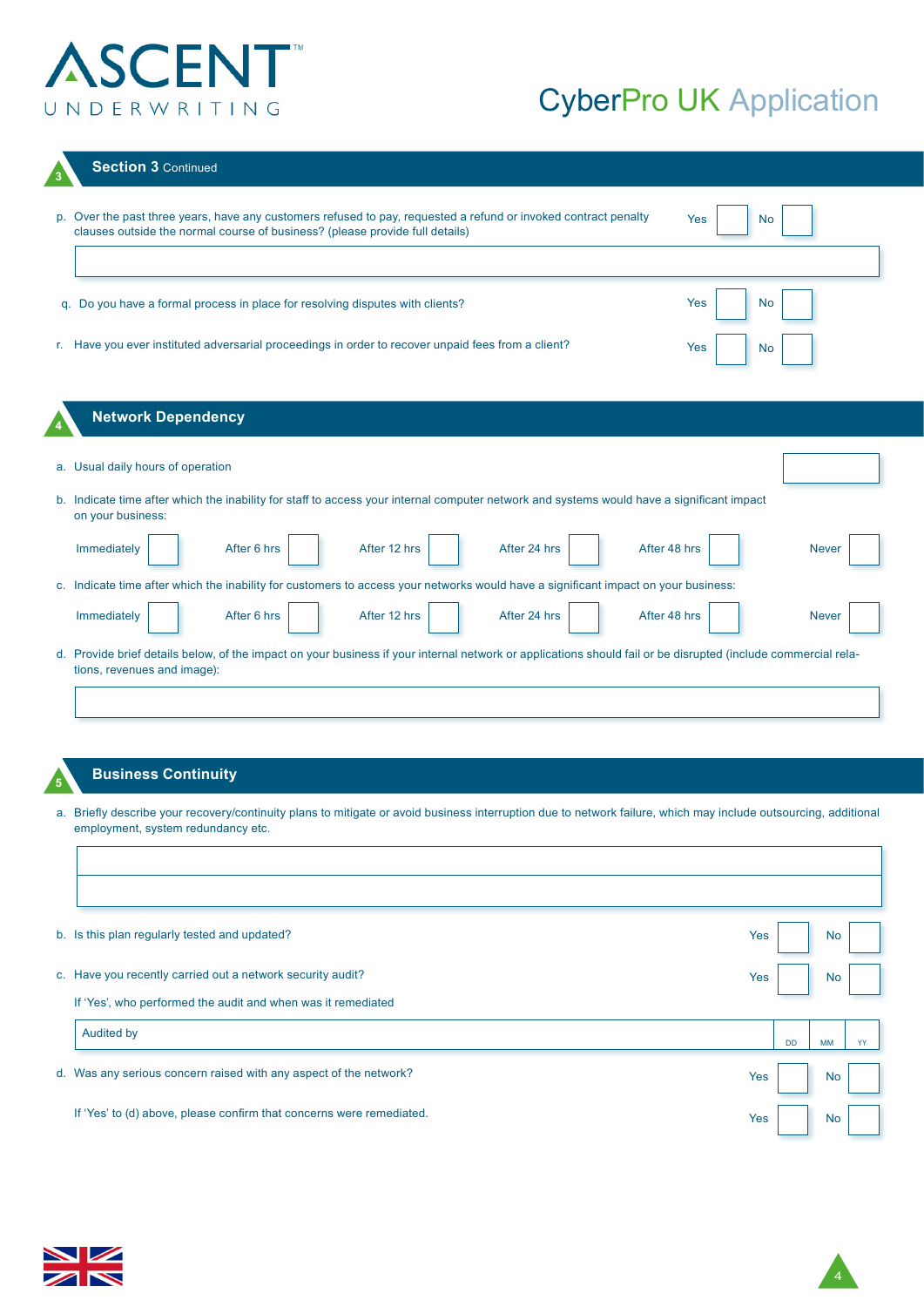# CyberPro UK Application

٦

### **<sup>6</sup> Third Party Service Providers**

| If you outsource any element of your network please provide details |                            |                                          |                            |  |  |  |
|---------------------------------------------------------------------|----------------------------|------------------------------------------|----------------------------|--|--|--|
|                                                                     | (Name of Service Provider) |                                          | (Name of Service Provider) |  |  |  |
| a. Web hosting                                                      |                            | d. Data processing                       |                            |  |  |  |
|                                                                     | (Name of Service Provider) |                                          | (Name of Service Provider) |  |  |  |
| b. Security services                                                |                            | e. Point of sale/Payment card processing |                            |  |  |  |
|                                                                     | (Name of Service Provider) | (Detail of service)                      | (Name of Service Provider) |  |  |  |
| c. ASP                                                              |                            | Other                                    |                            |  |  |  |

### **<sup>7</sup> Network Security**

|    | a. Do you employ a Chief Privacy Officer or Chief Information Officer who has responsibility for meeting your worldwide<br>obligations under privacy and data protection laws?                                                                            | Yes |  | <b>No</b> |  |
|----|-----------------------------------------------------------------------------------------------------------------------------------------------------------------------------------------------------------------------------------------------------------|-----|--|-----------|--|
|    | b. Does your security and privacy policy include mandatory training for all employees?                                                                                                                                                                    | Yes |  | No        |  |
|    | c. Are all employment positions analysed and employees assigned specified rights, privileges and unique user ID and<br>passwords, which are changed periodically?                                                                                         | Yes |  | No        |  |
|    | d. Do you have user revocation procedures on user accounts and inventoried recovery of all information assets following<br>employment termination?                                                                                                        | Yes |  | No        |  |
|    | e. Do you conduct regular reviews of your third party service providers and partners to ensure that they meet your<br>requirements for protecting sensitive information in their care?                                                                    | Yes |  | No        |  |
| f. | Do you have antivirus software on all computer devices, servers and networks which are updated in accordance with<br>the software providers' recommendations?                                                                                             | Yes |  | <b>No</b> |  |
|    | g. Do you have firewalls and intrusion monitoring detection in force to prevent and monitor unauthorized access?                                                                                                                                          | Yes |  | No        |  |
|    | h. Do you ensure that all wireless networks have protected access?                                                                                                                                                                                        | Yes |  | <b>No</b> |  |
|    | i. Do you have access control procedures and hard drive encryption to prevent unauthorized exposure of data on all<br>laptops, PDAs, smartphones and portable devices?                                                                                    | Yes |  | <b>No</b> |  |
|    | Do you encrypt all sensitive information that is transmitted within and from your organization?                                                                                                                                                           | Yes |  | <b>No</b> |  |
|    | k. Is sensitive information stored on segregated servers with separate access controls?                                                                                                                                                                   | Yes |  | No        |  |
|    | I. Is all sensitive and confidential information stored on your databases, servers and data files encrypted?                                                                                                                                              | Yes |  | <b>No</b> |  |
|    | If you answer 'No' to questions (h), (i), (i), (k) above, please provide details below, briefly describing the nature of the unprotected information and what<br>security measures are in force to protect this information in the absence of encryption. |     |  |           |  |

| m. When you operate Point of Sale devices are they regularly scanned for malware or skimming devices? | No <sub>1</sub><br>Yes |
|-------------------------------------------------------------------------------------------------------|------------------------|



 $\sqrt{ }$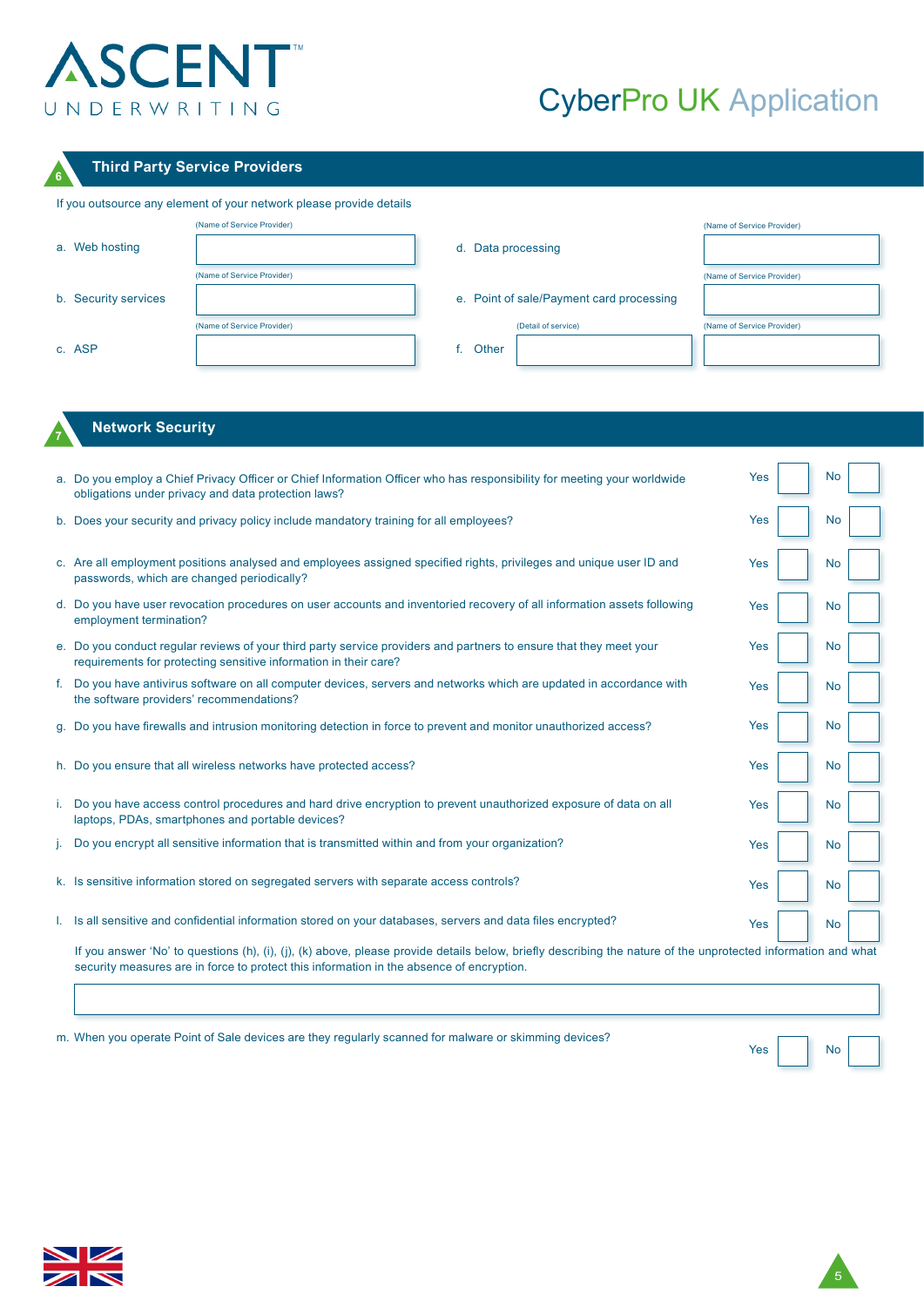**<sup>8</sup> Information and Data Management**

# CyberPro UK Application

6

| a. Does your information asset programme include a data classification standard (e.g. public, internal use only,<br>confidential)?                                                    | Yes                  | <b>No</b> |  |
|---------------------------------------------------------------------------------------------------------------------------------------------------------------------------------------|----------------------|-----------|--|
| b. Do you post a privacy policy on your website which has been reviewed by a qualified lawyer?                                                                                        | Yes                  | <b>No</b> |  |
| c. Does your privacy policy include a legally reviewed statement advising users as to how any information collected will be<br>used, and for what purposes?                           | Yes                  | No        |  |
| d. Do you have procedures in force for honouring the specific marketing "opt-out" requests of your customers that are<br>consistent with the terms of your published privacy policy?  | Yes                  | No        |  |
| e. Do you have procedures in place to monitor the period for which customer data is held and have processes for deleting<br>this information at the end of that period?               | Yes                  | No        |  |
| f. Do you have procedures in force for deleting all sensitive data from systems and devices prior to their disposal from the<br>company?                                              | Yes                  | No        |  |
| g. Is all information held in physical form (paper, disks, CD's etc) disposed of or recycled by confidential and secure<br>methods, which are recognized throughout the organisation? | Yes                  | No        |  |
| h. Do you keep an incident log of all system security breaches and network failures?                                                                                                  | Yes                  | No        |  |
| i. Have you identified all relevant regulatory and industry compliance frameworks?                                                                                                    | Yes                  | No        |  |
| If 'Yes' please provide details:                                                                                                                                                      |                      |           |  |
| <b>Compliant</b>                                                                                                                                                                      | Date of latest audit |           |  |
| Yes<br>Gramm-Leach Bliley Act of 1999                                                                                                                                                 |                      |           |  |
| Yes<br>Health Insurance Portability & Accountability Act of 1996                                                                                                                      |                      |           |  |
| Yes<br>Payment Card Industry (PCI) Data Security Standard                                                                                                                             |                      |           |  |
| If 'Yes' What level requirement<br>3<br>2<br>4                                                                                                                                        |                      |           |  |
| Other (please provide details)                                                                                                                                                        |                      |           |  |

### **<sup>9</sup> Multimedia and Intellectual Property Procedures**

| a. Do you have a process in force to obtain a legal review of all media content and advertising materials prior<br>to release?                                                                                                                                    | Yes | <b>No</b> |           |
|-------------------------------------------------------------------------------------------------------------------------------------------------------------------------------------------------------------------------------------------------------------------|-----|-----------|-----------|
| b. Do you have a process in force to vet all content and media releases for trademark and copyright clearance<br>and ensure consent of use is obtained before release?                                                                                            | Yes | <b>No</b> |           |
| c. If you use freelance designers or obtain content from third parties do you have legally reviewed contracts in<br>force outlining the rights and responsibilities of each party and ensure that you are held harmless in respect<br>of content provided to you? | Yes | <b>No</b> | <b>NA</b> |
| d. Do you have customer acceptance/sign off for content                                                                                                                                                                                                           | Yes | <b>No</b> |           |
| e. Do you have appropriate take down procedures in respect of any user generated content?                                                                                                                                                                         | Yes | <b>No</b> |           |
| If 'No' to any questions within this section, please provide full details:                                                                                                                                                                                        |     |           |           |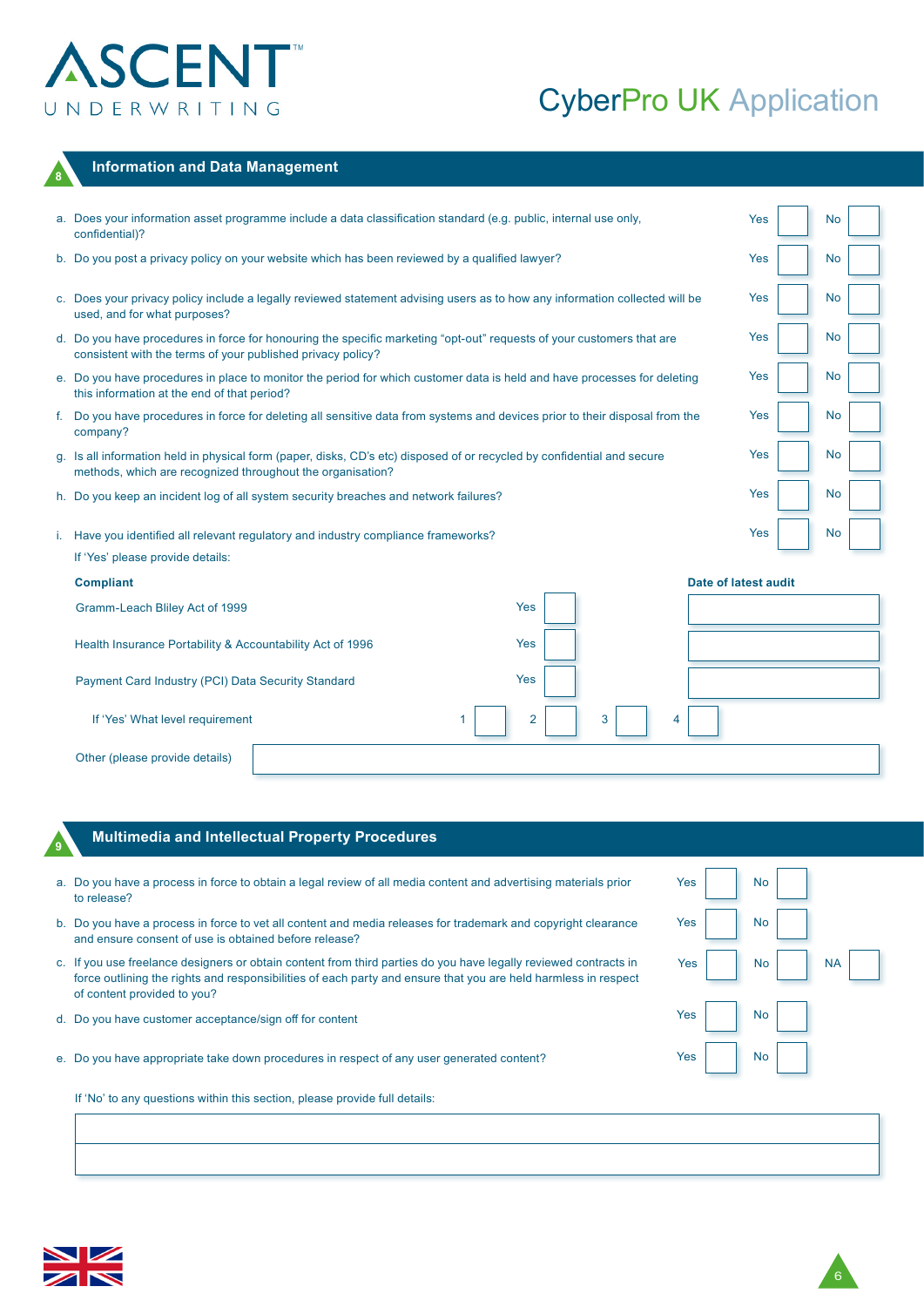### CyberPro UK Application



### **<sup>10</sup> Claims and Circumstances**

During the last three years have you:

| a. Sustained any unscheduled or unintentional network outage, intrusion, corruption or loss of data?                                                                                  | Yes | No |  |
|---------------------------------------------------------------------------------------------------------------------------------------------------------------------------------------|-----|----|--|
| b. Received notice or become aware of any privacy violations or that any data or personally identifiable information has<br>become compromised?                                       | Yes | No |  |
| c. Notified any customers that their information may have been compromised?                                                                                                           | Yes | No |  |
| d. Been subject to any disciplinary action, regulatory action, or investigation by any governmental, regulatory or<br>administrative agency?                                          | Yes | No |  |
| e. Received any injunction(s), lawsuit(s), fine(s), penalty(s) or sanction(s)?                                                                                                        | Yes | No |  |
| f. Become aware of any circumstance or incident that could be reasonably anticipated to give rise to a claim<br>against the type of insurance(s) being requested in this application? | Yes | No |  |
| g. Have you or any of the applicant's principals, partners, directors, risk managers, or employees, during the last five years.                                                       | Yes | No |  |

ir any of the applicant's principals, partners, directors, risk managers, or employees, during the last five years, sustained any loss or had any claim made against them, whether insured or otherwise, involving the type of insurance(s) being requested in this application?

If 'Yes' to any questions within this section, please provide full details:

### **<sup>11</sup> Previously Purchased Coverage**

a. Do you have insurance in place for the type of coverage being requested in this application? Please provide details.

|  | <b>Insurer</b>                                                                                          | <b>Limits</b> | <b>Deductible</b> | <b>Expiry date</b> |           |     |     | <b>Premium</b> |           | <b>Retroactive Date</b> |  |  |
|--|---------------------------------------------------------------------------------------------------------|---------------|-------------------|--------------------|-----------|-----|-----|----------------|-----------|-------------------------|--|--|
|  |                                                                                                         |               |                   | <b>DD</b>          | <b>MM</b> | YY  |     | <b>DD</b>      | <b>MM</b> | YY                      |  |  |
|  | b. Have you ever been refused insurance or had any special terms or conditions imposed by any insurer?  |               |                   |                    |           |     | Yes |                | <b>No</b> |                         |  |  |
|  | c. Has any insurance for the type of coverage requested in this application been declined or cancelled? |               |                   |                    |           | Yes |     | <b>No</b>      |           |                         |  |  |
|  | If 'Yes' to (b), or (c) above, please provide full details                                              |               |                   |                    |           |     |     |                |           |                         |  |  |
|  |                                                                                                         |               |                   |                    |           |     |     |                |           |                         |  |  |
|  | d. Do you maintain general liability insurance coverage?                                                |               |                   |                    |           |     | Yes |                | No        |                         |  |  |

If 'Yes,' please provide the limits of liability and whether this coverage includes advertising injury and/or products and completed operations coverage.



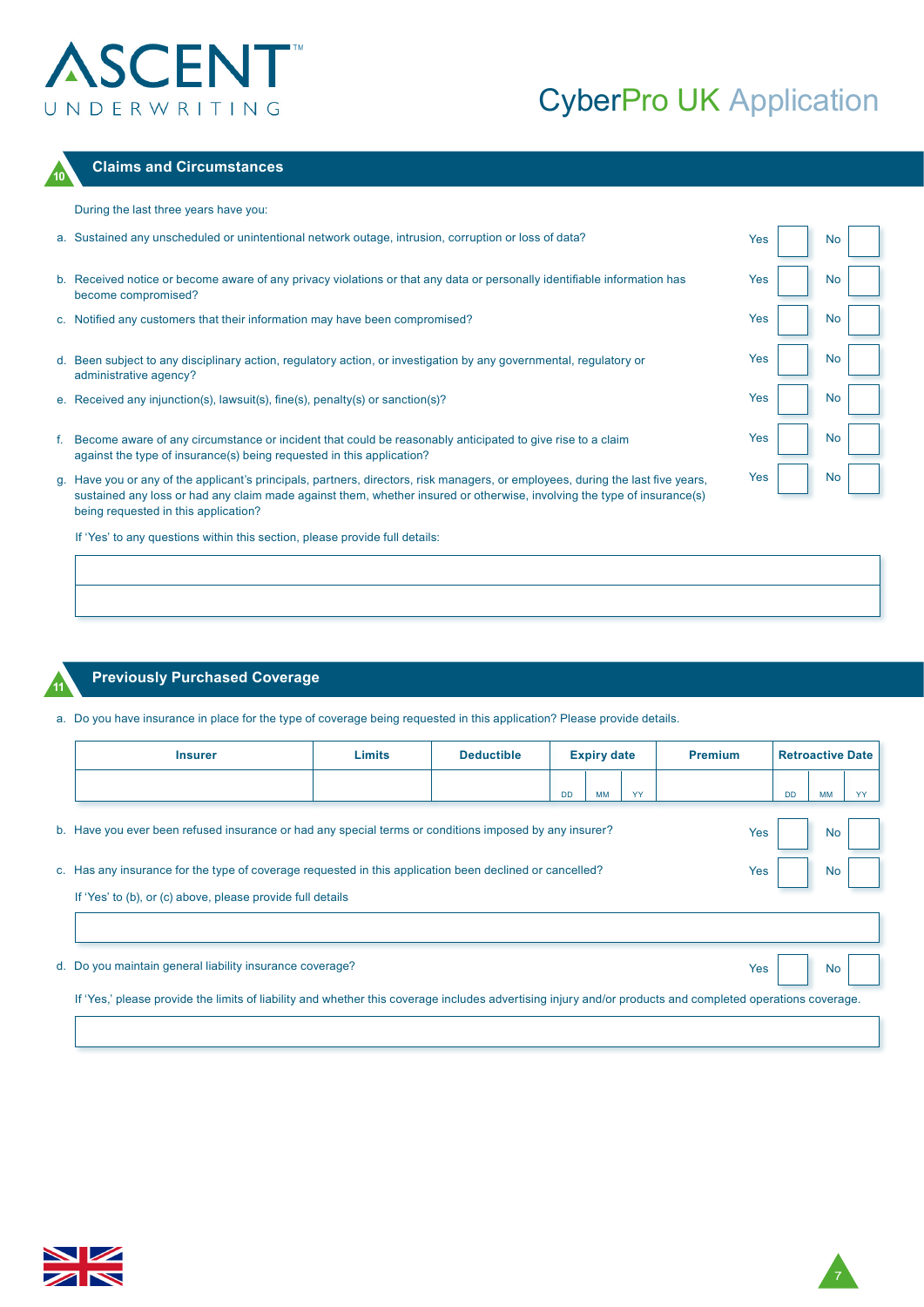### CyberPro UK Application

#### **Disclosure**

You are not required to disclose convictions regarded as 'spent' by virtue of any rehabilitation of offenders legislation. Any other facts known to you, which are likely to affect acceptance or assessment of the risks proposed for insurance should be disclosed as fully as possible, notwithstanding s.3 of the Insurance Act 2015. Should you have any doubt about what you should disclose, do not hesitate to tell us. We recommend you keep a record (including copies of letters) for your future reference, of any additional information given. We reserve the right to decline any proposal.

#### **Data Protection**

By accepting this insurance you consent to Ascent Underwriting using the information we may hold about you for the purpose of providing insurance and handling claims, if any, and to process sensitive personal data about you where this is necessary (for example health information or criminal convictions). This may mean we have to give some details to third parties involved in providing insurance cover. These may include insurance carriers, third party claims adjusters, fraud detection and prevention services, reinsurance companies and insurance regulatory authorities.

Where such sensitive personal information relates to anyone other than you, you must obtain the explicit consent of the person to whom the information relates both to the disclosure of such information to us and its use by us as set out above. The information provided will be treated in confidence and in compliance with relevant Data Protection legislation. You have the right to apply for a copy of your information (for which we may charge a small fee) and to have any inaccuracies corrected.

#### **IMPORTANT – Cyber Pro Policy Statement of Fact**

You should keep this Statement of Fact and a copy of the completed proposal form for your records.

This application must be signed by the applicant. Signing this form does not bind the company to complete the insurance. With reference to risks being applied for in the United States, please note that in certain states, any person who knowingly and with intent to defraud any insurance company or other person submits an application for insurance containing any false information, or conceals the purpose of misleading information concerning any fact material thereto, commits a fraudulent insurance act, which is a crime.

The undersigned is an authorized principal, partner, director, risk manager, or employee of the applicant and certifies that reasonable inquiry has been made to obtain the answers herein which are true, correct and complete to the best of his/her knowledge and belief. Such reasonable inquiry includes all necessary inquiries to fellow principals, partners, directors, risk managers, or employees to enable you to answer the questions accurately.

| <b>Name</b> | Position    |
|-------------|-------------|
| Signed      | <b>Date</b> |

| <b>Position</b> |  |  |
|-----------------|--|--|
|                 |  |  |
| -               |  |  |